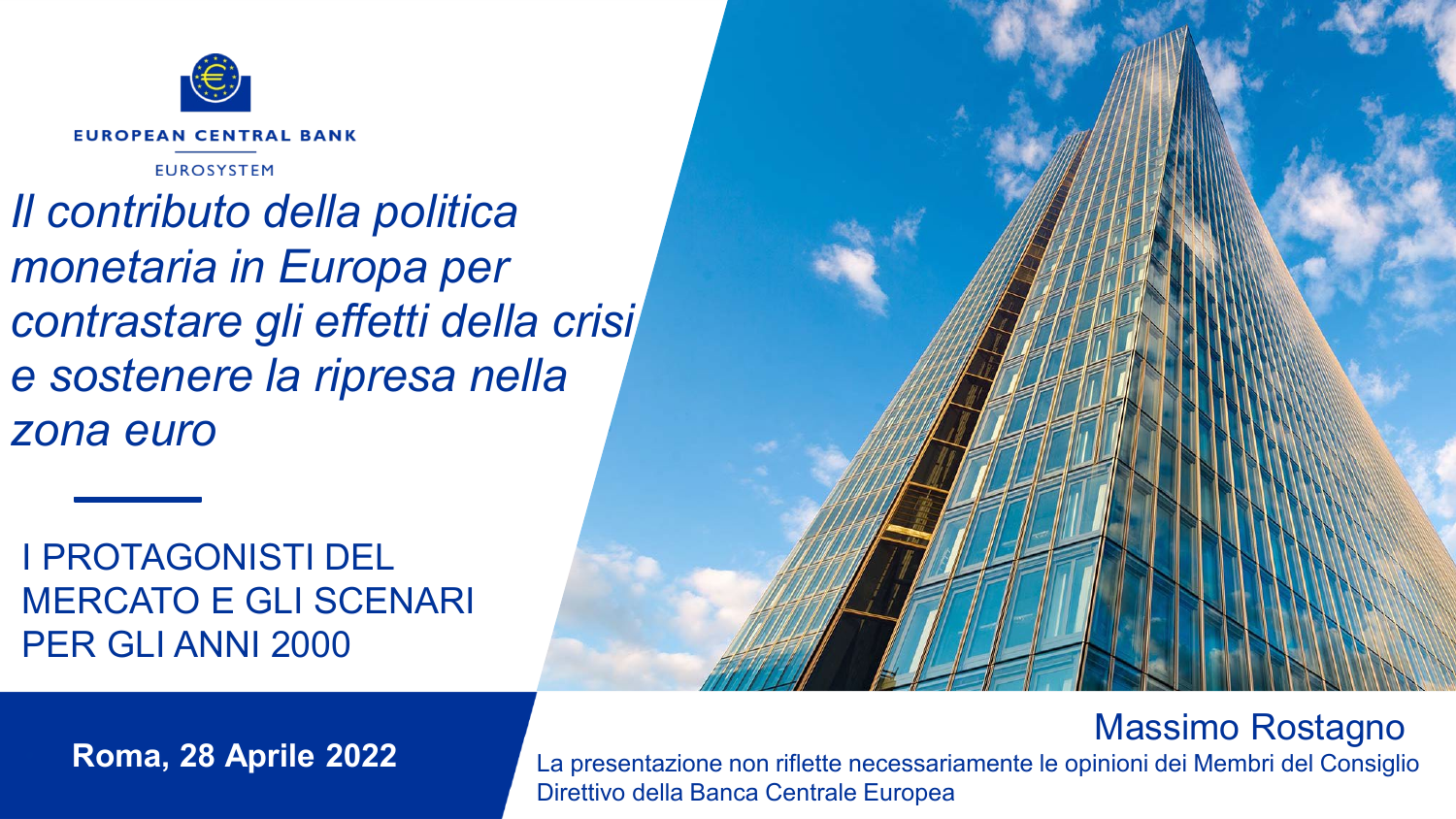## La crisi pandemica: Il contributo della politica monetaria alla ripresa post-dandemia

#### **GDP over the pandemic: Projections and actual evolution**  (index, 2019 Q4 = 100)

80 85 90 95 100 105 110 80 85 90 95 100 105 110 2019 2020 2021 2022 2023 2024 Aprill 2020 mild scenario **Aprill 2020** severe scenario March 2022 MPE **Actual real GDP** Actual real GDP

Sources: Bloomberg, ECB calculations and [ECB Economic Bulletin, Issue 3/2020](https://www.ecb.europa.eu/pub/economic-bulletin/html/eb202003.en.html).

### **Monetary Policy measures to support the economy over the pandemic**

#### • **Asset purchases**

- **Asset Purchase Program (APP):** additional envelope of €120bn decided in March 2020 over and above a constant monthly path for net purchases of €20bn
- **Pandemic Emergency Purchase Program (PEPP)**  launched in March 2020: €750bn, augmented to €1350bn in June 2020 and to €1850bn in December 2020. Net purchases ended in March 2022, but reinvestment of maturing securities until at least March 2023

## • **Targeted Longer-Term Refinancing**

• Sequential recalibrations of **TLTRO-III** (3-year lending operations for banks), with a special interest rate period in which banks can borrow at an interest rate as low as -1% on condition that they meet a target for loans to firms

#### • **Collateral easing measures**

• Temporary **easing** of standards for the collateral that banks can pledge to borrow from the ECB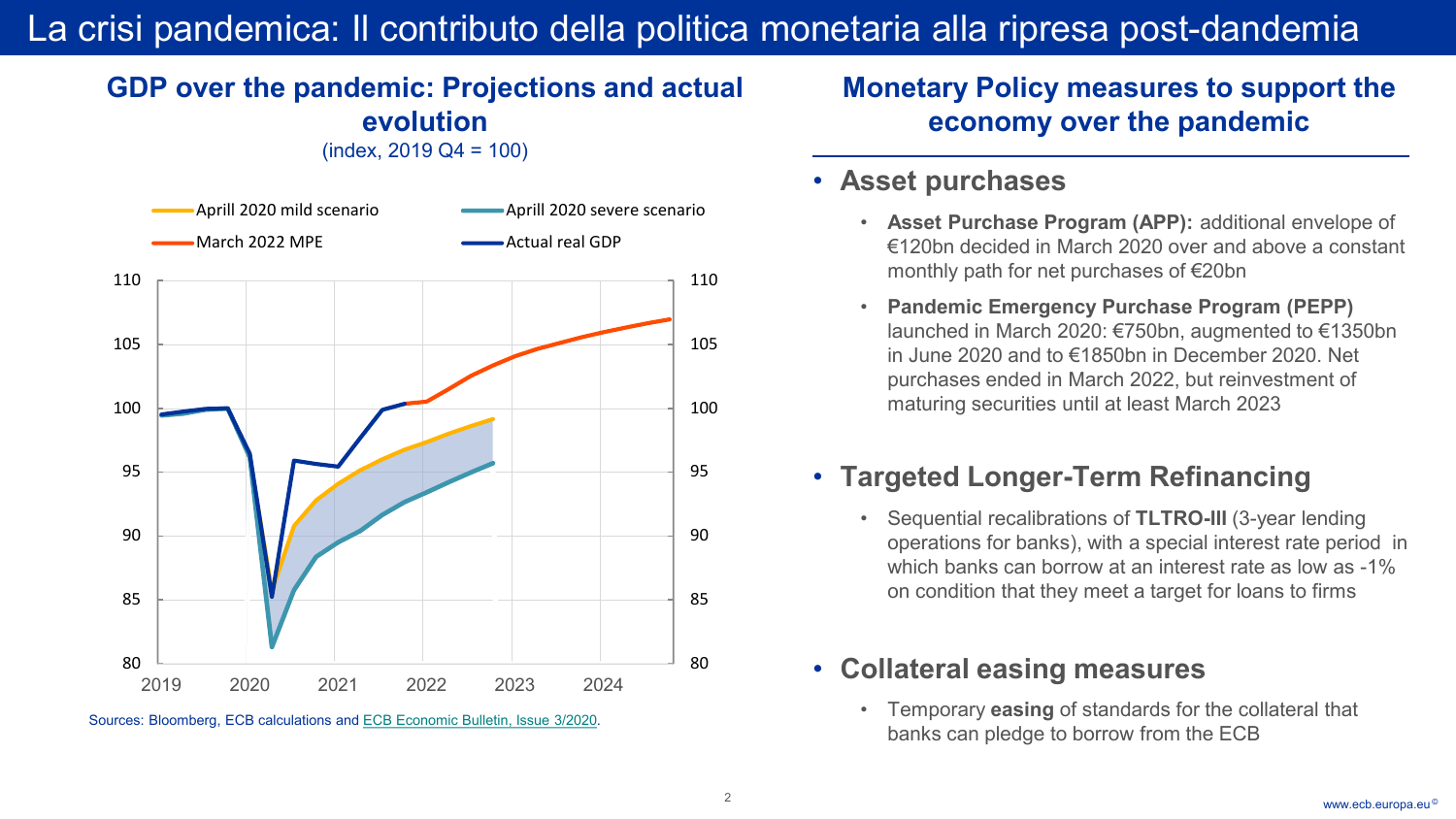# L'inflazione post-pandemica: Più forte e persistente del previsto

### **Inflation and its components**

(annual percentage change and percentage point contributions)



Sources: Eurostat and ECB staff calculations.

Notes: Actual inflation data (HICP definition, blue continuous line) have a monthly frequency, while the projected values for inflation (blue dots) have a quarterly frequency. Latest observation: March 2022.

## **Inflation in March 2022: last observation and past regularities**

(annual percentage changes)



March 2022 observation

Sources: Eurostat and ECB staff calculations.

Notes: The horizontal line shows the minimum/maximum; the boxes show the 25th to the 75th percentile portion of the historical distributions of inflation and its components, respectively, since January 1999; the blue line refers to the median of the historical distributions. Latest observation: March 2022.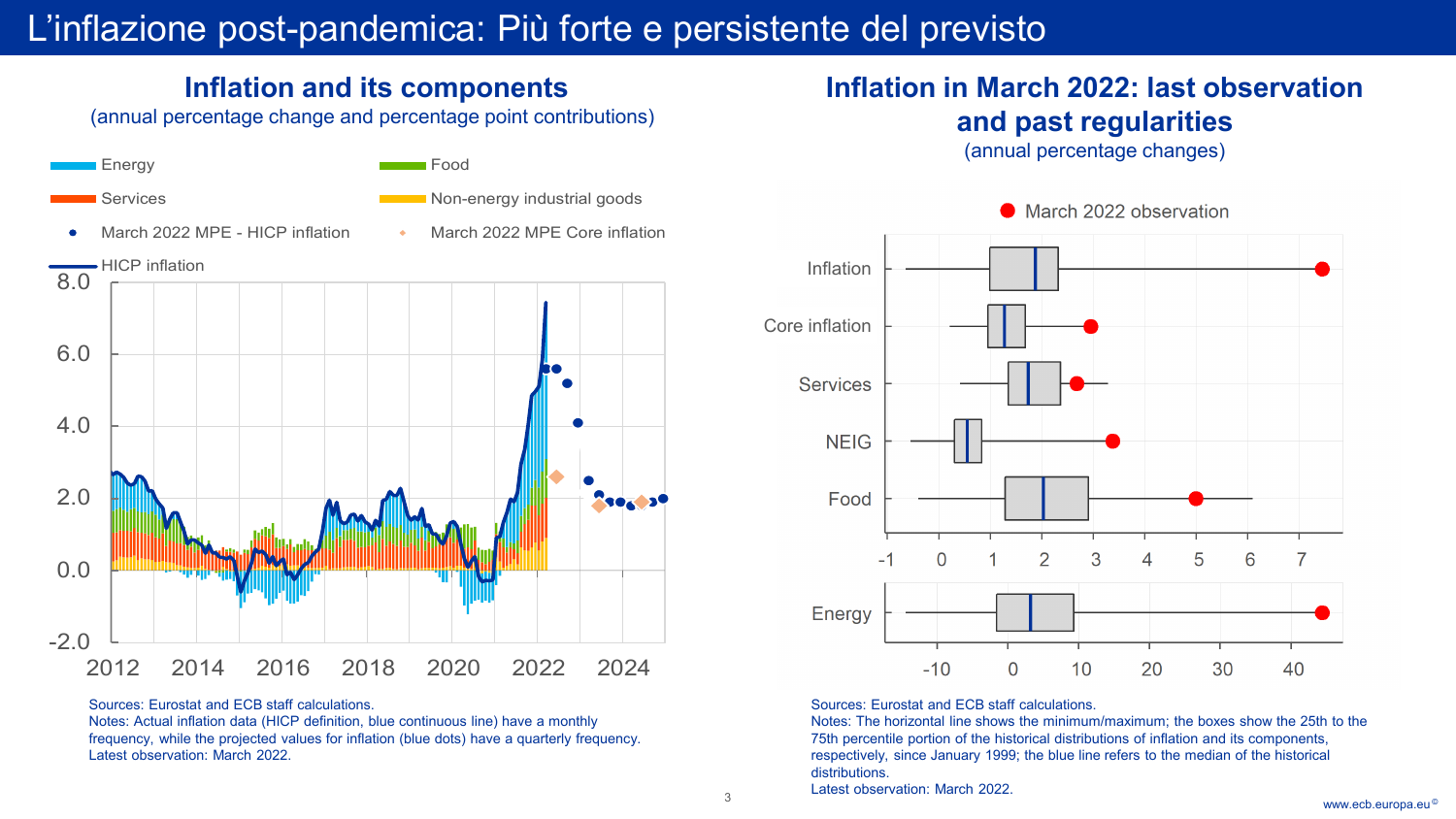# Radiografia dell'inflazione "core": decompressione della domanda e colli di bottiglia



**Euro area**

#### **United States**

(annual percentage changes and percentage point contributions)



#### Sources: Eurostat, Haver and ECB staff calculations.

Notes: For the euro area, the panel shows HICP inflation excluding food and energy ("core inflation"), broken down into its factors. For the United States the panel shows the CPI excluding food and energy. For both economies, the items affected by bottlenecks include new motor cars, second-hand motor cars, spare parts and accessories for personal transport equipment, and furnishings and household equipment. The items affected by reopening include clothing and footwear, recreation and culture, recreation services, hotels and motels, and domestic and international flights. Rents include actual rents paid by tenants, and for the United States also imputed rents for owner-occupied housing. The latest observation is March 2022.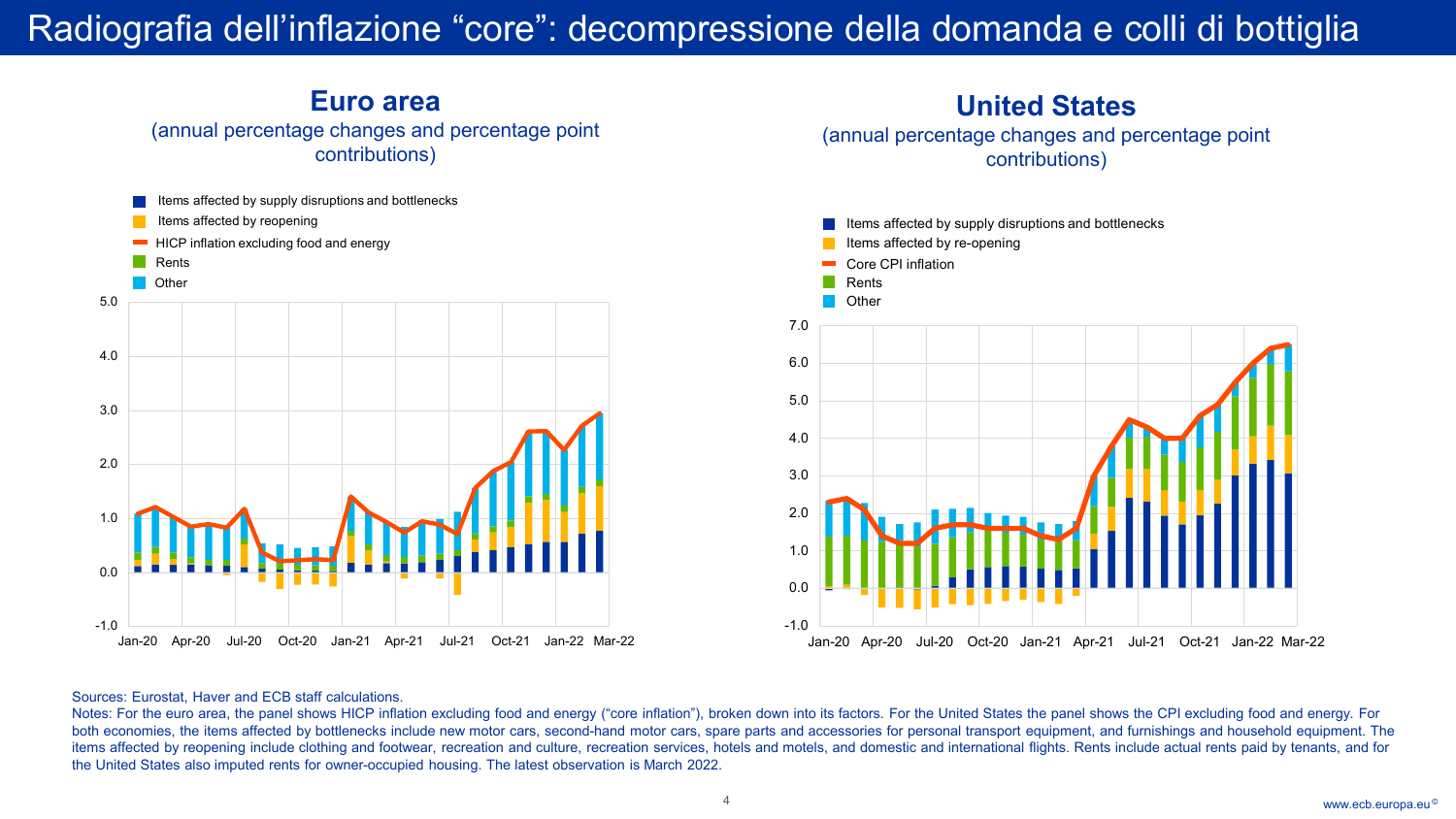



Sources: ECB Survey of Professional Forecasters.

Notes: Respondents are asked to report their point forecasts and to separately assign probabilities to different ranges of outcomes. This chart shows the distribution of point forecast responses.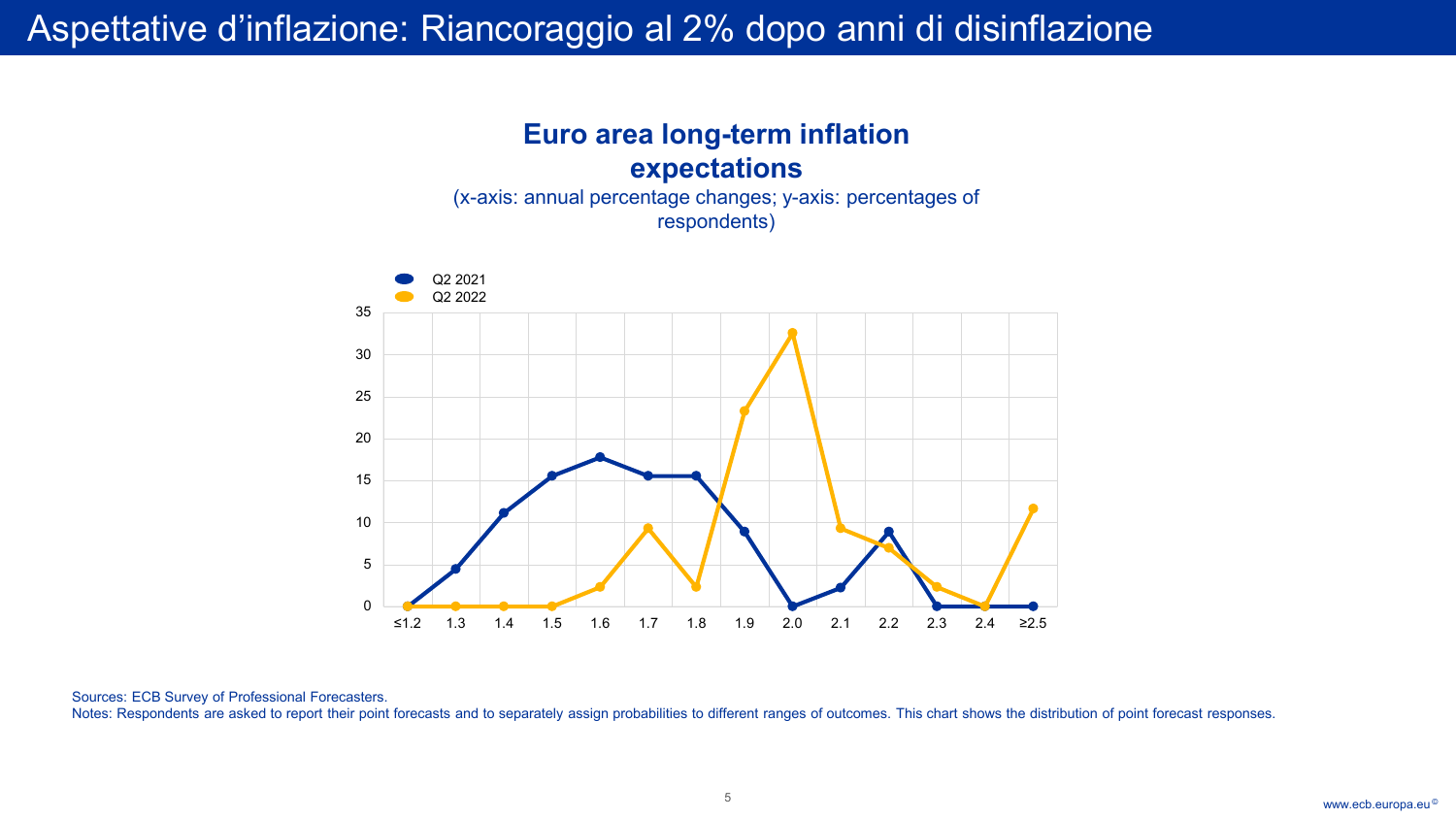# Politica monetaria: Opzionalità, gradualità, flessibilità

- "In the current conditions of high uncertainty, we will maintain **optionality, gradualism and flexibility** in the conduct of monetary *policy. The Governing Council will take whatever action is needed to fulfil the ECB's mandate to pursue price stability and to contribute to safeguarding financial stability*."
- Monthly net purchases under the APP will amount to €40 billion in April, €30 billion in May and €20 billion in June. **The Governing Council judges that the incoming data reinforce its expectation that net asset purchases under the APP should be concluded in the third quarter**. **The calibration of net purchases for the third quarter will be** *data-dependent* and reflect the Governing Council's evolving assessment of the outlook. The Governing Council also intends to continue reinvesting, in full, the principal payments from maturing securities purchased under the APP for an extended period of time past the date when it starts raising the key ECB interest rates and, in any case, for as long as necessary to maintain favourable liquidity conditions and an ample degree of monetary accommodation.
- Any **adjustments to the key ECB interest rates will take place some time after the end of the Governing Council's net purchases under the APP and will be** *gradual*. The Governing Council expects the key ECB interest rates to remain at their present levels until it sees inflation reaching 2% well ahead of the end of its projection horizon and durably for the rest of the projection horizon, and it judges that realised progress in underlying inflation is sufficiently advanced to be consistent with inflation stabilising at 2% over the medium term.
- The Governing Council intends to reinvest the principal payments from maturing securities purchased under the **PEPP** until at least the end of 2024. In any case, the future roll-off of the PEPP portfolio will be managed to avoid interference with the appropriate monetary policy stance. **In the event of renewed market fragmentation related to the pandemic, PEPP reinvestments can be adjusted**  *flexibly* **across time, asset classes and jurisdictions at any time**. This could include purchasing bonds issued by the Hellenic Republic over and above rollovers of redemptions in order to avoid an interruption of purchases in that jurisdiction, which could impair the transmission of monetary policy to the Greek economy while it is still recovering from the fallout from the pandemic. Net purchases under the PEPP could also be resumed, if necessary, to counter negative shocks related to the pandemic.
- www.ecb.europa.eu <sup>6</sup> © • Within the Governing Council's mandate, under stressed conditions, *flexibility* **will remain an element of monetary policy whenever threats to monetary policy transmission jeopardise the attainment of price stability. The Governing Council stands ready to adjust all of its instruments within its mandate, incorporating flexibility if warranted, to ensure that inflation stabilises at its 2% target over the medium term.**